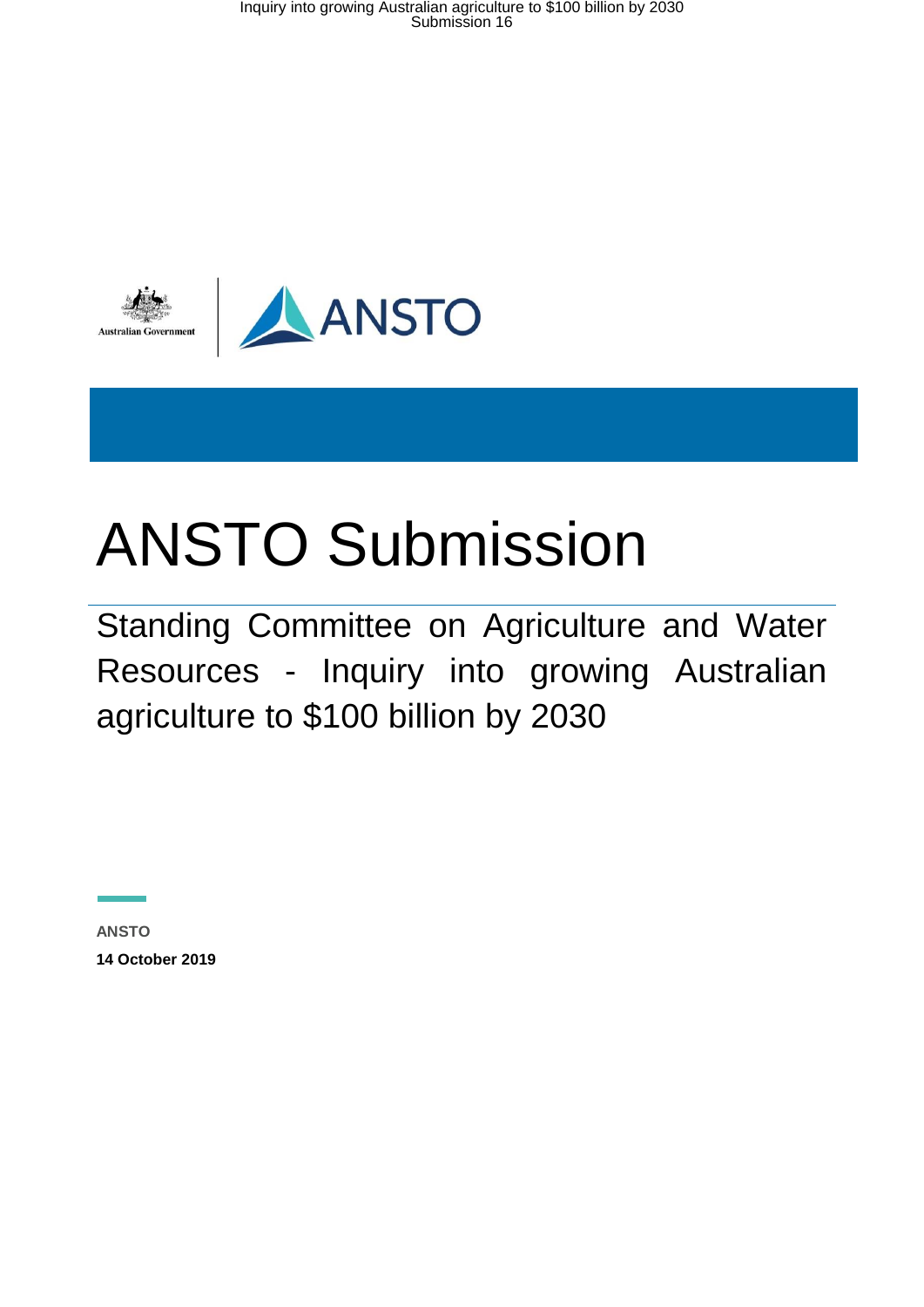

# **Introduction**

ANSTO (the Australian Nuclear Science and Technology Organisation) is pleased to make this submission to the Standing Committee on Agriculture and Water Resources.

ANSTO operates a large proportion of Australia's landmark research infrastructure, including the OPAL nuclear research reactor, the Australian Synchrotron and the Centre for Accelerator Science. This infrastructure places Australia at the forefront of research and innovation for the benefit of public health, industry and the environment, and is used by researchers and industry from around Australia and internationally.

A primary function of ANSTO, as mandated by the *Australian Nuclear Science and Technology Organisation Act 1987* (ANSTO Act) is to undertake research and development in relation to the production and use of radioisotopes and isotopic techniques for medicine, science, industry, commerce and agriculture.

ANSTO undertakes a wide range of research activities that relate to the aims of the current enquiry. Of particular relevance to the current inquiry is ANSTO's work in developing technologies that have the potential to expand the capabilities and improve the efficiency of the Australian agricultural sector.

ANSTO's facilities are used by a range of researchers and commercial users, including grain producers, aquaculture organisations, water resource managers and livestock organisations to conduct research that can directly affect their activities, including yield, financial savings and export market presence.

ANSTO also conducts research that investigates the underlying environmental challenges faced by Australian farmers as they seek to effectively manage scarce natural resources.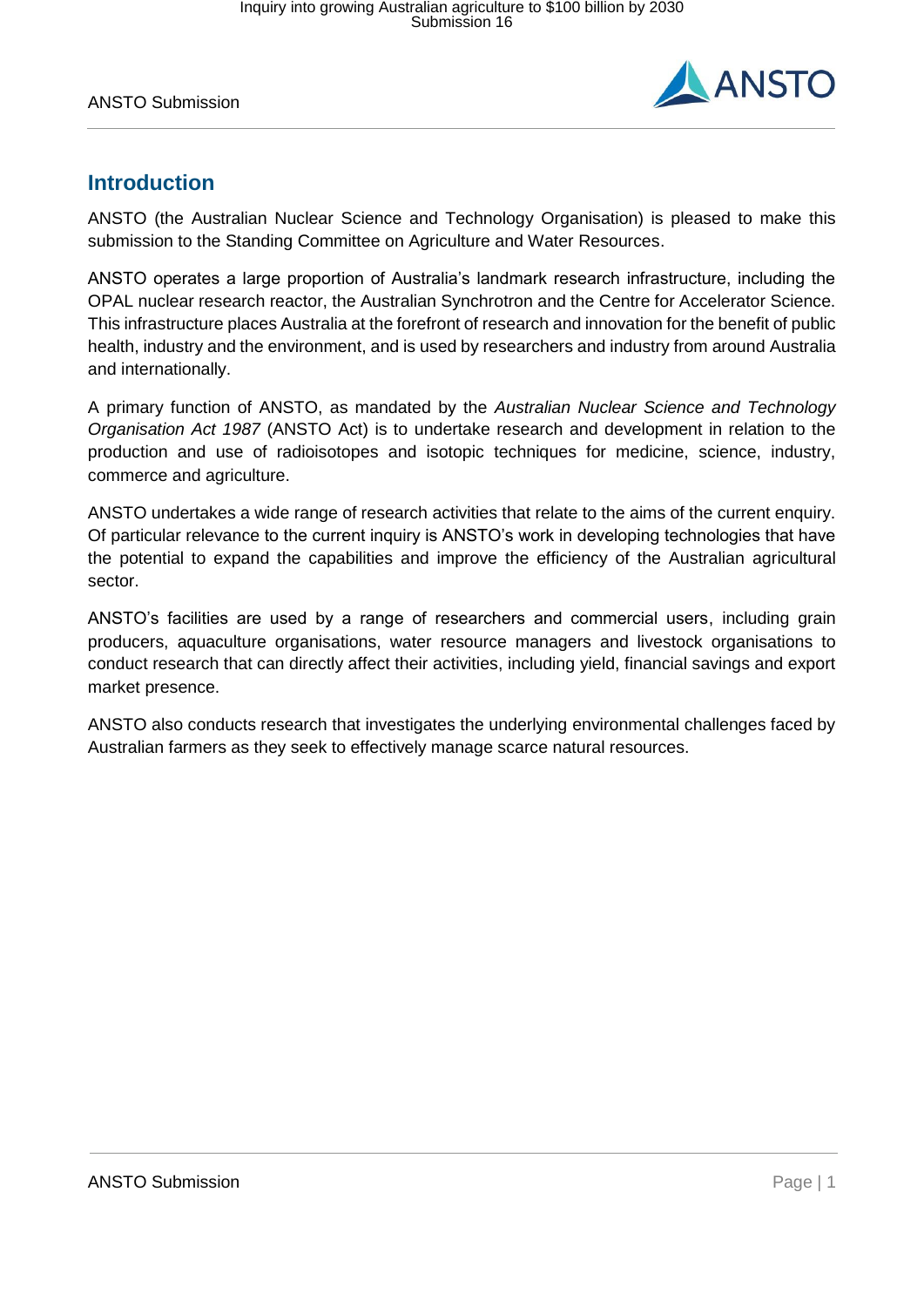

# **Primary Production Sectors**

Australia's primary production sectors are comprised of, but not limited to: aquaculture and fishing, sheep, beef cattle and grain farming, other crop growing, dairy cattle farming, horticulture and fruit growing. This submission will outline the research ANSTO has undertaken across some of these areas, as well as the research it undertakes more broadly, which could be used to inform the future of the agricultural industry in Australia.

# **Aquaculture and Fishing**

### *Feed Optimisation*

Aquaculture is one of the fastest-growing food production sectors globally. 1 The aquaculture industry in Australia is relatively small compared to the global market, but has the potential to make large contributions to the economy. Whilst the aquaculture sector in Australia is also fast-growing, there are barriers to the continued growth and sustainability of this industry.

Currently, the cost of aquaculture production remains high, with feeding constituting a large majority of this cost.<sup>2</sup>

Isotopic and nuclear techniques at ANSTO, such as *Itrax* X-ray Fluorescence (XRF) scanning, ion beam analysis and neutron activation, have been deployed in agricultural research to assist in the identification of the right feed ingredients and quantities for fish in farmed conditions.

Accurate identification of the quantity of food being consumed by farmed fish can assist farmers in mitigating waste and over-feeding, leading to cost savings.

ANSTO can also determine if farmers are utilising the correct feed ingredients through the utilisation of isotopic techniques. These techniques enable ANSTO to determine if nutrients within feed material are absorbed and utilised in fish, or if they are simply discarded or excreted. This, similarly, can assist fish farmers in purchasing effective feed material to maximise the efficiency of their farming, and minimise the use of underutilised feedstock.

-

<sup>1</sup> FAO. 2018. *The State of World Fisheries and Aquaculture 2018 - Meeting the sustainable development goals.* Rome.

<sup>2</sup> Irvin S, Coman G, Musson D, Doshi A and Stokes C (2018) *Aquaculture viability. A technical report to the Australian Government from the CSIRO Northern Australia Water Resource Assessment, part of the National Water Infrastructure Development Fund: Water Resource Assessments*. CSIRO, Australia.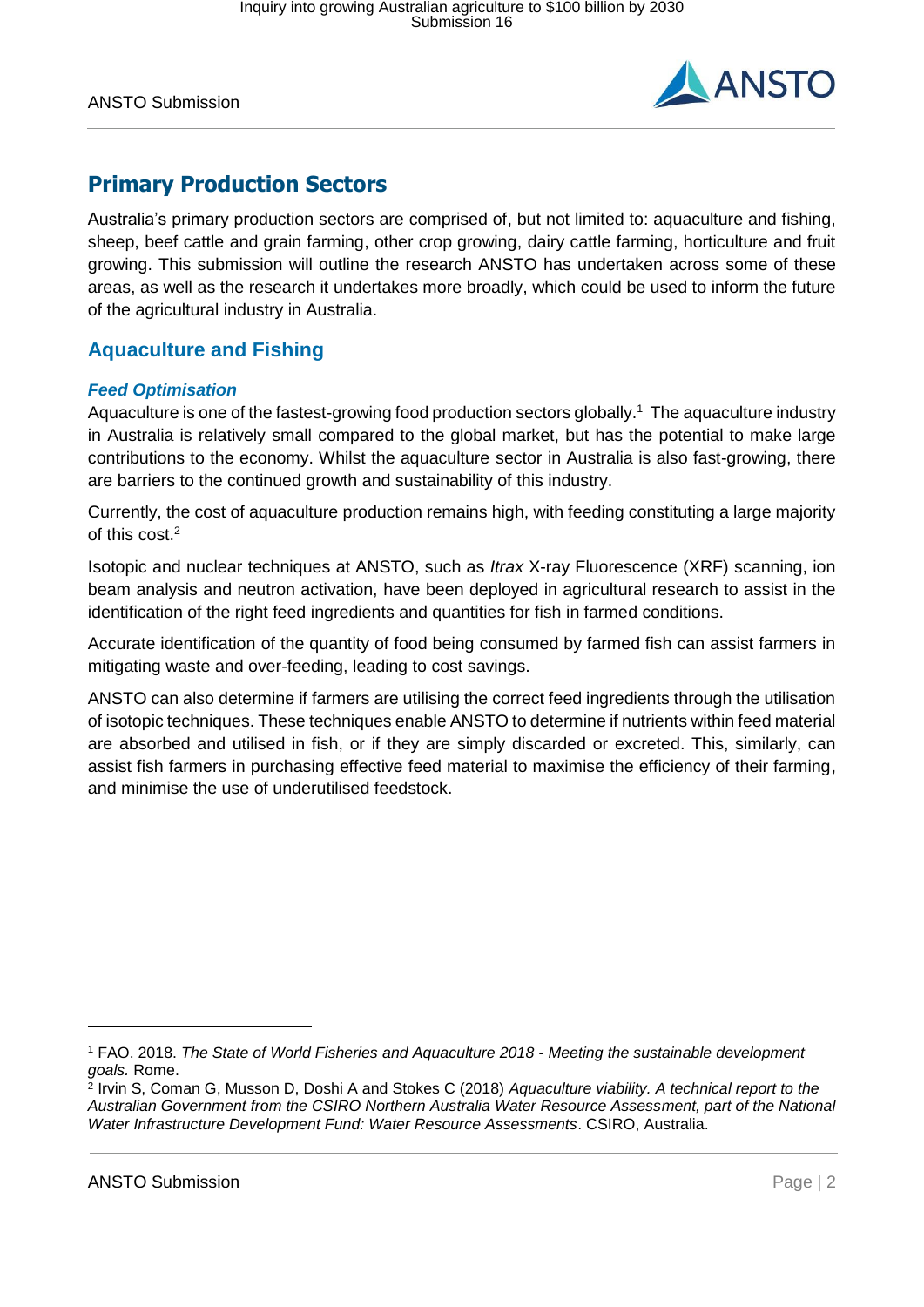

# **Case Study 1 – Feed Optimisation in Oysters and Finfish**

In a joint research program with the NSW Department of Primary Industry (Fisheries), the University of New South Wales, the University of Tasmania and the Papua New Guinea National Fisheries Authority, ANSTO is optimising feeding in oyster and finfish farms by analysing feed and fish samples using *Itrax* X-ray fluorescence (XRF) scanning, ion beam analysis and neutron activation capabilities.

ANSTO has demonstrated that through optimising feeding, product quality significantly improves – namely product colour and nutritional composition (Omega-3).

### **Seafood Provenance**

Producing safe and high quality seafood is important to ensure consumer health and sustainable agribusiness.

Most of Australia's seafood is exported as high-value premium product. Approximately 70% of the edible seafood purchased domestically is imported largely from Asia, New Zealand and elsewhere.<sup>3</sup> The combination of domestic and imported products provides Australian consumers with access to high-quality Australian products, as well as a large choice of international products.

As Australian seafood is considered to be of high value, 4 the import and export of seafood has led to food fraud. This is a practice where a product is substituted with one of lower quality or value, or where product claimed to be Australian actually comes from another country, in order to increase profit margins.

Isotopic and nuclear techniques at ANSTO have been deployed to develop a technology that will enable seafood fraud to be detected. This will help to minimise the presence of fraudulent seafood products in the market, enabling Australian seafood to effectively compete both domestically and internationally.

### **Case Study 2 – Seafood Provenance**

ANSTO is leading a project alongside the University of New South Wales, Macquarie University, the National Measurement Institute and the Sydney Fish Market that focuses on the novel application of nuclear techniques in seafood provenance and quality authentication.

This project will lead to the development of a quick analytical tool that facilitates seafood authentication.

ANSTO has investigated the use of this nuclear techniques in seafood provenance on two highvalue seafood products, barramundi (*Lates calcarifer*) and giant tiger prawns (*Penaeus monodon*).

<sup>4</sup> Department of Agriculture 2015, *Australia's seafood trade*.

-

<sup>3</sup> Ruello, NV 2011, *A study of the composition, value and utilisation of imported seafood in Australia: project final report*, Ruello & Associates Pty Ltd for the Fisheries Research and Development Corporation, Canberra.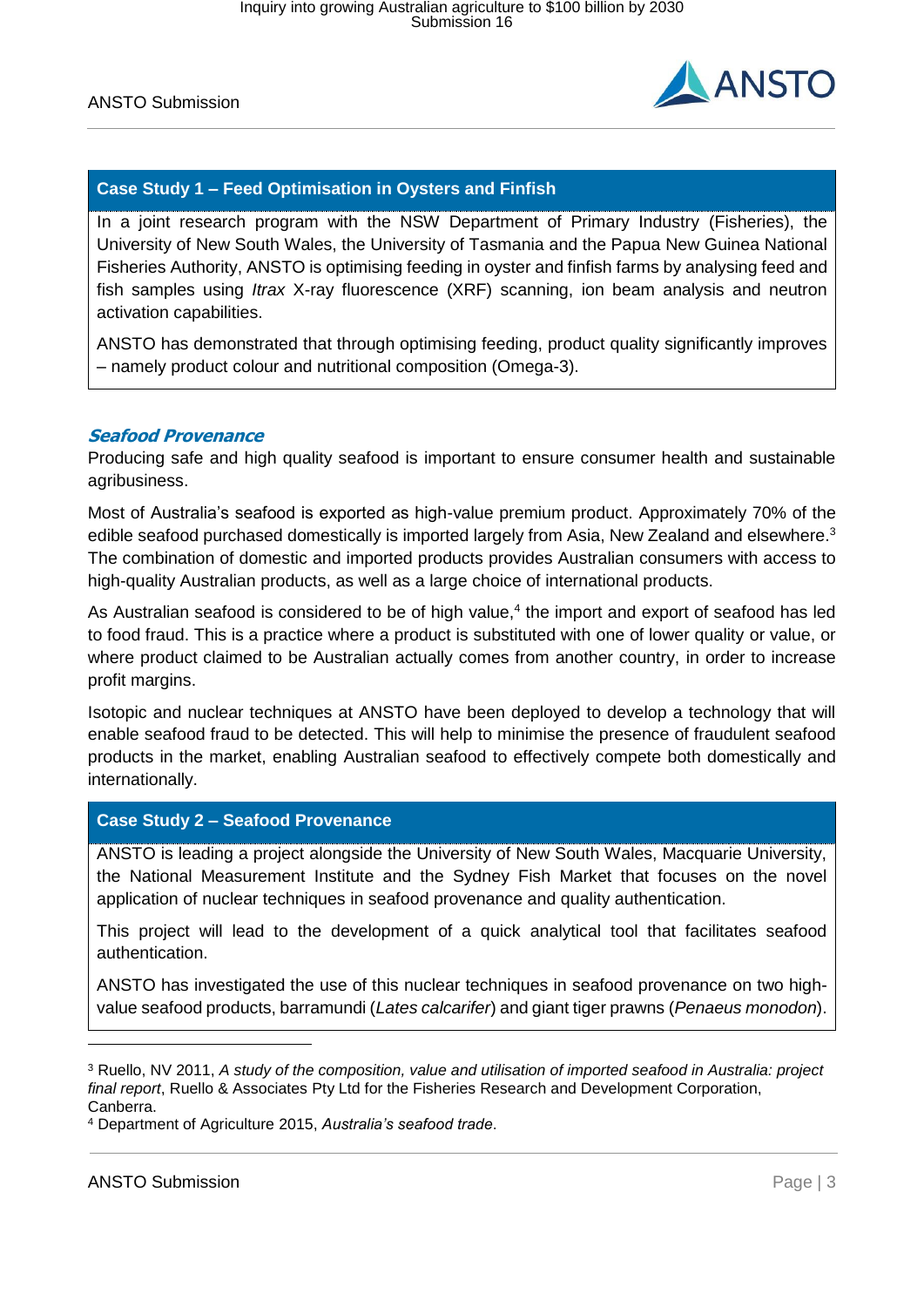

# **Case Study 2 – Seafood Provenance**

The investigation concluded that ANSTO can effectively distinguish if seafood products are farmed or wild-caught, provide insights into the quality of the seafood, as well as the geographic location where the fish or prawns lived, with a high degree of accuracy (>90%). This scientifically validated method will help build consumer confidence in Australian premium products, nationally and internationally.

**This technology can be applied to other terrestrial agricultural products such as fruit, various types of cattle, animal products (e.g. wool) for traceability, quality authentication, product branding and certification**.

ANSTO is one of only a few organisations in the world that is pioneering the use of nuclear techniques to address questions of sustainable seafood production and seafood provenance to complement regulations, certification and traceability protocols.

The above projects present several opportunities to increase the value of Australia's agriculture industry over the next decade through improved production efficiency and quality assurance capabilities.

# **Grain Farming**

### *Zinc in Wheat*

Wheat is one of Australia's top 10 exports; however, there are challenges for this sector as our nation's agricultural soils are known to be deficient in zinc and other micronutrients critical to the growth of grain crops such as wheat. 5

ANSTO is deploying nuclear techniques to determine ways to maximise the uptake of nutrients in fertilisers by tracing where zinc goes in the plant and how quickly it moves. Outcomes of this work can help develop new fertilisers that are more efficient at delivering essential nutrients to the plant, while minimising the impact on the environment from over-fertilising.

The increased efficiency in plant fertilisation will help farmers reduce costs associated with excess fertiliser, and enhance crop growth and yield.

# **Case Study 3 – Zinc Optimisation in Wheat**

ANSTO and the Future Industries Institute at the University of South Australia are working on a project to determine what form of Zinc in fertilisers is the most efficient to provide a more sustained supply to broad-acre crops such as wheat. The study also involves determining the amount of fertiliser required to optimise growing conditions and mitigate excess fertiliser runoff.

 $\overline{a}$ 

<sup>5</sup> Alloway, Brian J. *Zinc in soils and crop nutrition*. Brussels, Belgium: International Zinc Association, 2008; [https://www.theland.com.au/story/5459995/nuclear-science-boosts-understanding-of-fertiliser-effectiveness/.](https://www.theland.com.au/story/5459995/nuclear-science-boosts-understanding-of-fertiliser-effectiveness/)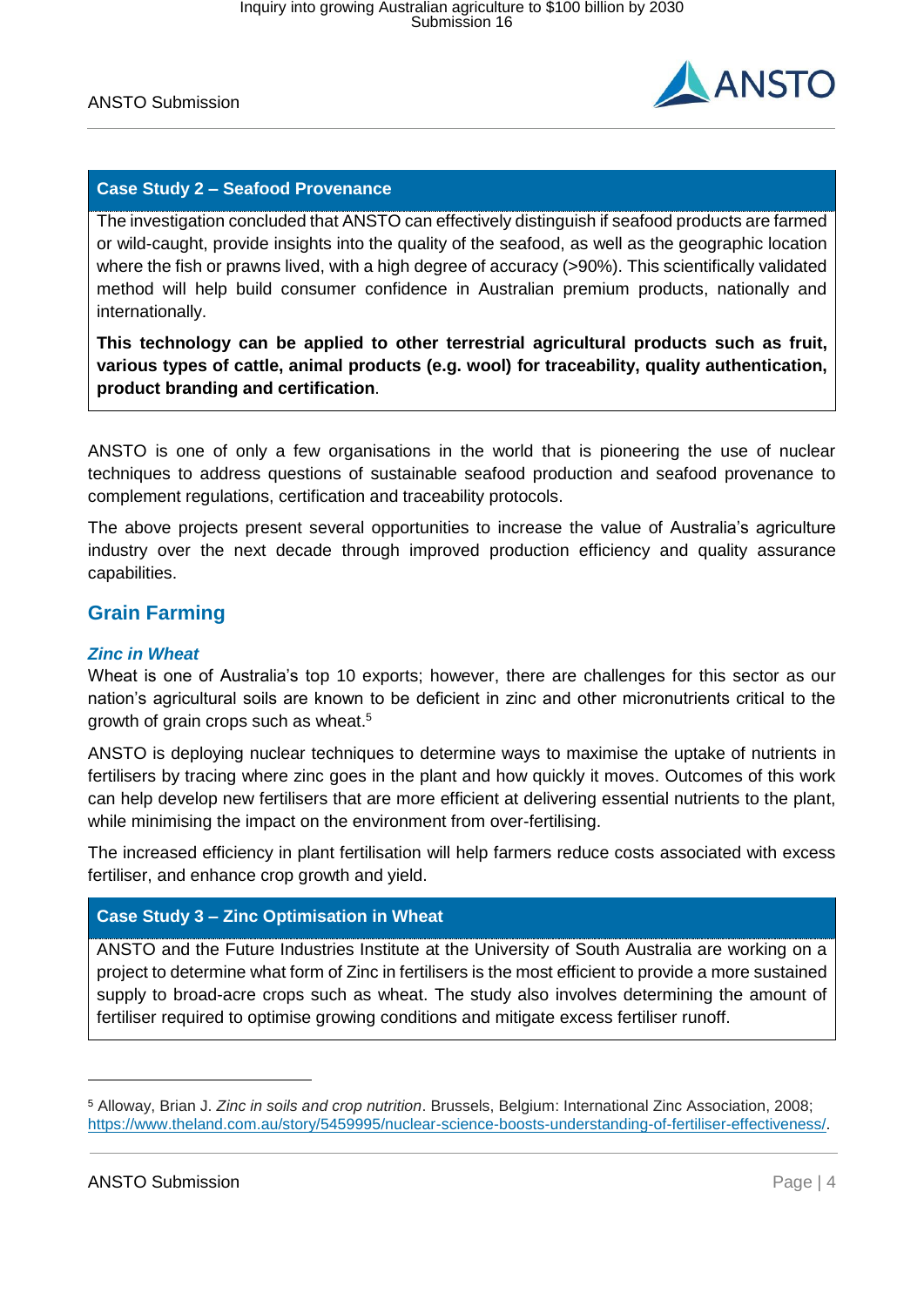

# **Case Study 3 – Zinc Optimisation in Wheat**

To do this, Zinc nanoparticle radiotracers are being irradiated in OPAL, ANSTO's multi-purpose reactor, to understand how zinc is transported through the crop and in what quantities. These crops are then imaged using autoradiography to identify the location of the tracer material. Gamma spectroscopy is also used to measure the concentration of Zinc taken up in the plant.

This study is still ongoing, but has already demonstrated that Zinc nanoparticle-based fertilisers are more effective at delivering Zinc nutrients to plants than conventional Zinc-based fertilisers.

This outcome presents an opportunity to develop evidence-based strategies to improve crop production through fertiliser optimisation, while mitigating the environmental impacts associated with the excess use of fertilisers.

# **Other Crop Farming**

ANSTO's Australian Synchrotron has been heavily utilised by researchers to further understand plant and crop growth capabilities, as well as limitations and hindrances to maximising crop yield.

These findings have led to the development of new technologies which can help to improve the resistance of crops to diseases and unfavourable soil environments.

# **Case Study 4 – Growing Hardier Crops**

ANSTO's Australian Synchrotron is a world class research facility that uses accelerator technology to produce a powerful source of light – x-rays and infrared radiation – many times brighter than the sun.

In very small quantities, Boron is essential for crop growth and development. However, soils with high concentrations of Boron affect crop yields, which results in significant revenue losses. Researchers from The University of Adelaide, in using the Australian Synchrotron, revealed how plants protect themselves from minerals such as boric acid. This has led to a better understanding of how to protect vulnerable vegetation to secure higher yields of edible crops and improve their nutritional properties.

Researchers from The University of Queensland have also used the Australian Synchrotron to improve plant resistance to fungal and microbial infections, making them less susceptible to preharvest diseases. These diseases can cause crop losses of up to 15% in a single season and affect a range of fruits and vegetables, including potatoes, tomatoes and kiwifruit.

### *Cotton*

The Australian cotton industry strives for responsible management of nutrients through minimising any potential transfer of excess nutrients to the environment. These nutrients, when added to soil, can be dispersed from their intended primary use via losses to the atmosphere, rivers and aquifers.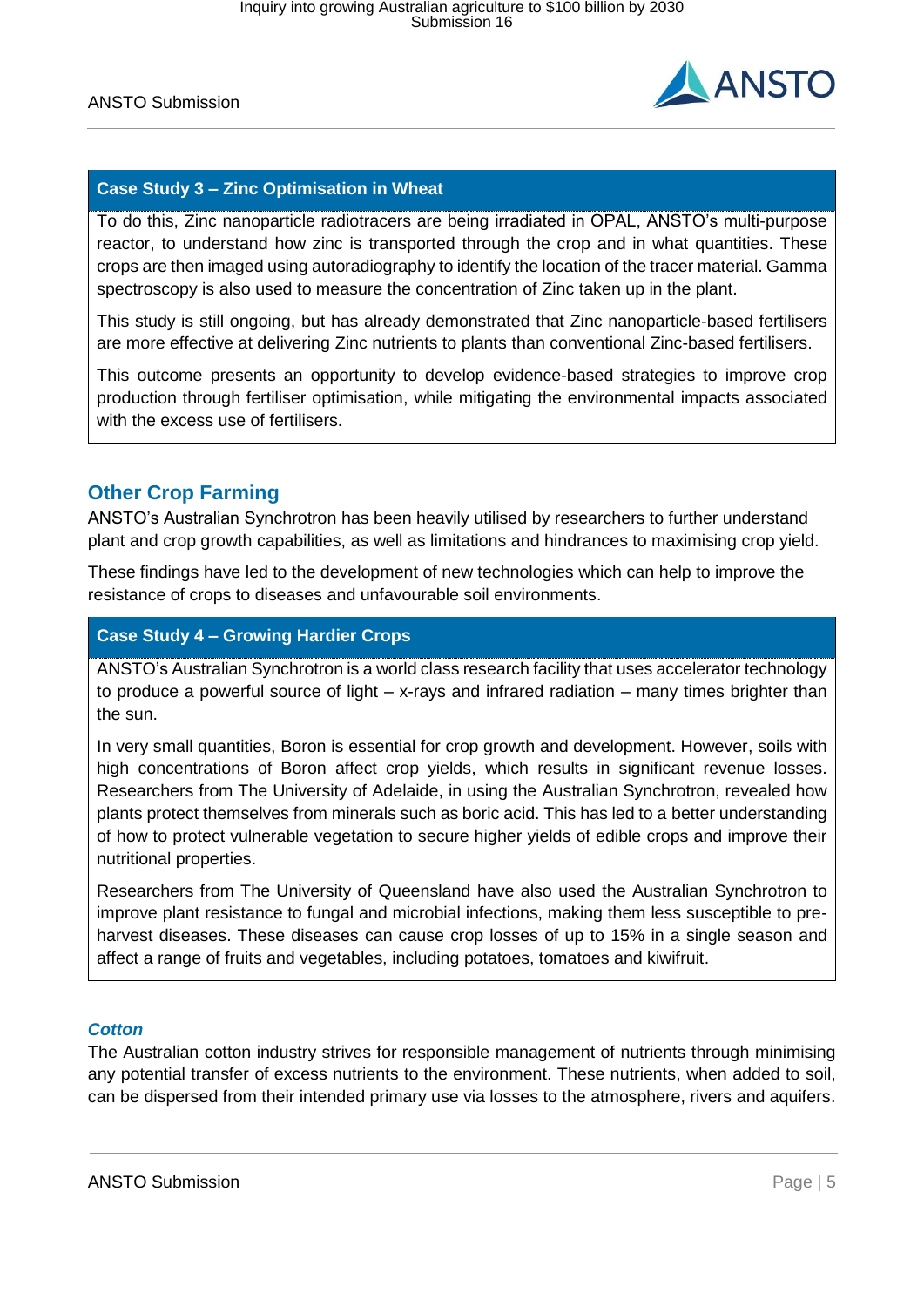

Increased nutrient inputs to waterways can result in eutrophication and algal blooms, which are detrimental to the water quality of marine environments and can possibly contribute to coral decline. Therefore, the off-farm movement of nutrients may present an impediment to the ongoing sustainability of this sector, if not effectively managed.

# **Case Study 5 – Nitrogen Cycle in Cotton Irrigation**

ANSTO, alongside the University of New South Wales and the Cotton Research & Development Corporation (CRDC) are investigating the irrigation sector's impact on the nitrogen cycle, and subsequent contributions the sector has made in releasing nutrients to the atmosphere, surface waterways and aquifers.

The areas of Murrumbidgee, Namoi and Nogoa River valleys are being investigated in this regard as they cover a diverse range of climatic, hydrogeological and farming practices in eastern Australia. ANSTO will utilise isotopic techniques to measure the concentration of nitrogen throughout the landscapes and compare them to Australian water quality guidelines.

Outcomes of this study will provide evidence that can be used to map the cotton industry's nitrogen cycle footprint, and can determine the impact of ongoing cotton irrigation practices. This independent research can help to inform policy decisions associated with sustainable irrigation in cotton farming.

**This research can be applied to other irrigation and farming practices where independent advice on the impact of irrigation is required.**

# **Other Livestock Farming**

### *Meat Quality*

ANSTO has collaborated with the Australian Meat Processing Association, universities and state agriculture departments in Victoria and New South Wales to validate and understand tests for meat tenderness and juiciness, and to correlate these qualities with feed, season and region.

These tests were developed and undertaken using the Australian Synchrotron. This line of testing enables livestock farmers to improve the efficiency of the feed they utilise, and the seasons they farm, to improve the quality of the meat they produce.

Studies such as this can assist Australia's meat industry in become increasingly competitive internationally and domestically.

# **Climate and the Environment**

### *Improving Groundwater Sustainability*

Water remains a scarce resource in Australia, and effective water management is central to good agricultural practice.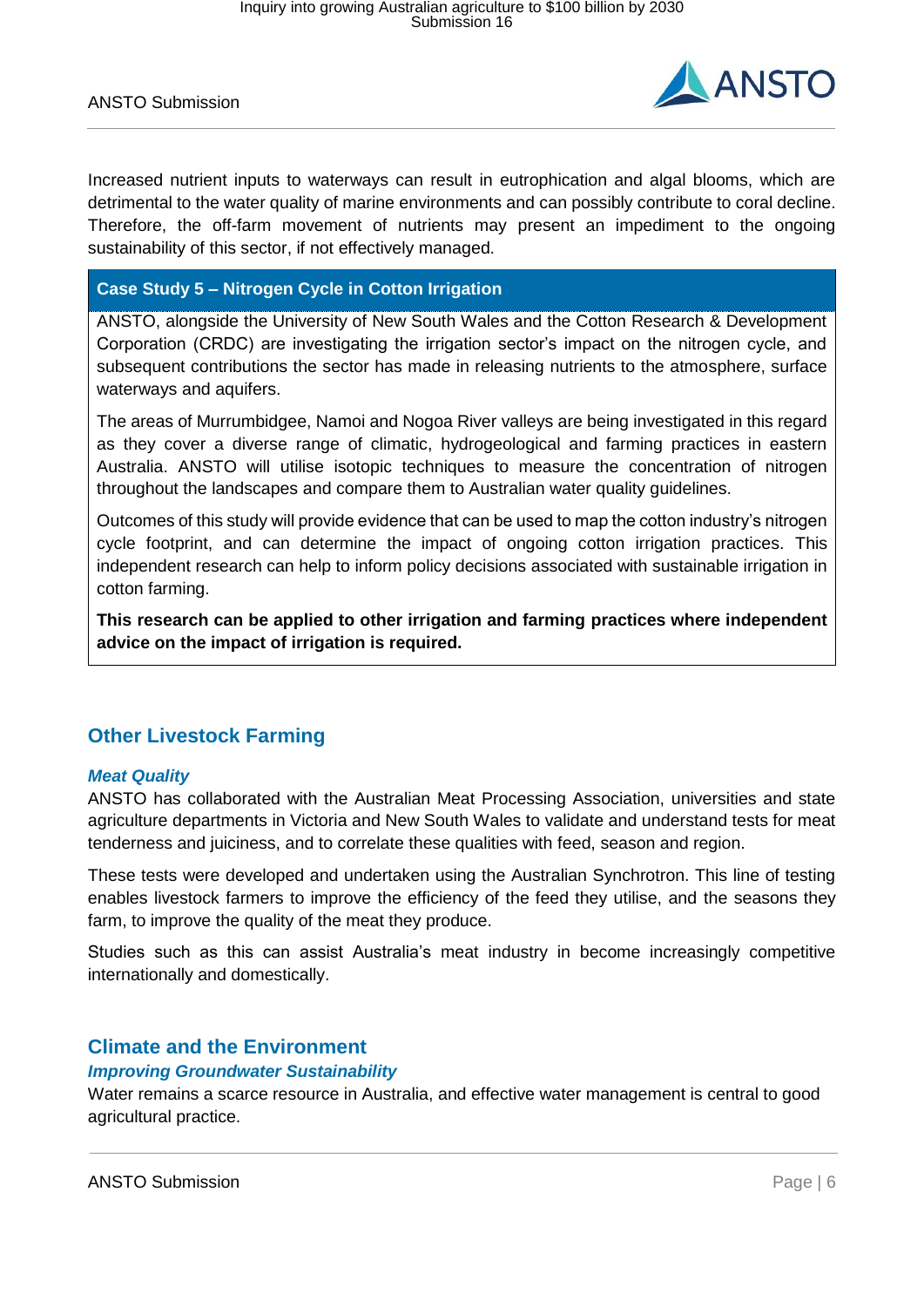

ANSTO researchers are utilising isotope hydrology to understand how freshwater resources are renewed, how they interact with ecosystems, and the effects of climate and human impact on these processes. Understanding the location, quality and quantity of groundwater resources in Australia is essential for future agricultural production.

This technique uses isotopic dating to measure and estimate the age, origins and the movement of water within the hydrological cycle.

This research has previously been, and continues to be undertaken in many locations of agricultural significance across Australia, including the Sydney Basin, Lockyer Valley, Gippsland Basin, Condamine River, Lower Namoi, the Darling River and areas of the Great Artesian Basin.

ANSTO also undertakes groundwater research outside of current agricultural regions to determine if additional water resource areas are capable of supporting an agricultural industry.

# **Case Study 6 – West Canning Basin Groundwater Assessment**

ANSTO recently conducted a groundwater assessment of the West Canning Basin in the Pilbara region of Western Australia - an important water resource for regional development and agricultural development (namely livestock and cattle farming).

In utilising isotopic techniques, ANSTO was able to determine the rate of recharge of the West Canning Basin. This rate of recharge is used to identify the presence, reliability and availability of water in this basin into the future.

This research is important in identifying areas of groundwater sustainability and can assist with enabling increased agricultural production and substantial irrigation expansion for this remote arid zone region.

**ANSTO's isotopic groundwater study techniques can be used to assist with the sustainable management of water resources and can be used to inform good agricultural and irrigation practices.**

### *Rainfall Studies*

Accurate and comprehensive rainfall records are an important planning tool for our agricultural sector, where ineffective planning can impact on crop and livestock sales.

Currently, Australia lacks reliable rainfall records beyond the instrumental record, especially in relation to variability.

ANSTO has undertaken studies to construct water history records dating back hundreds to thousands of years. This work enables researchers to understand variability in rainfall, and will help the agricultural sector to better plan for the future, particularly during periods where low rainfall is expected.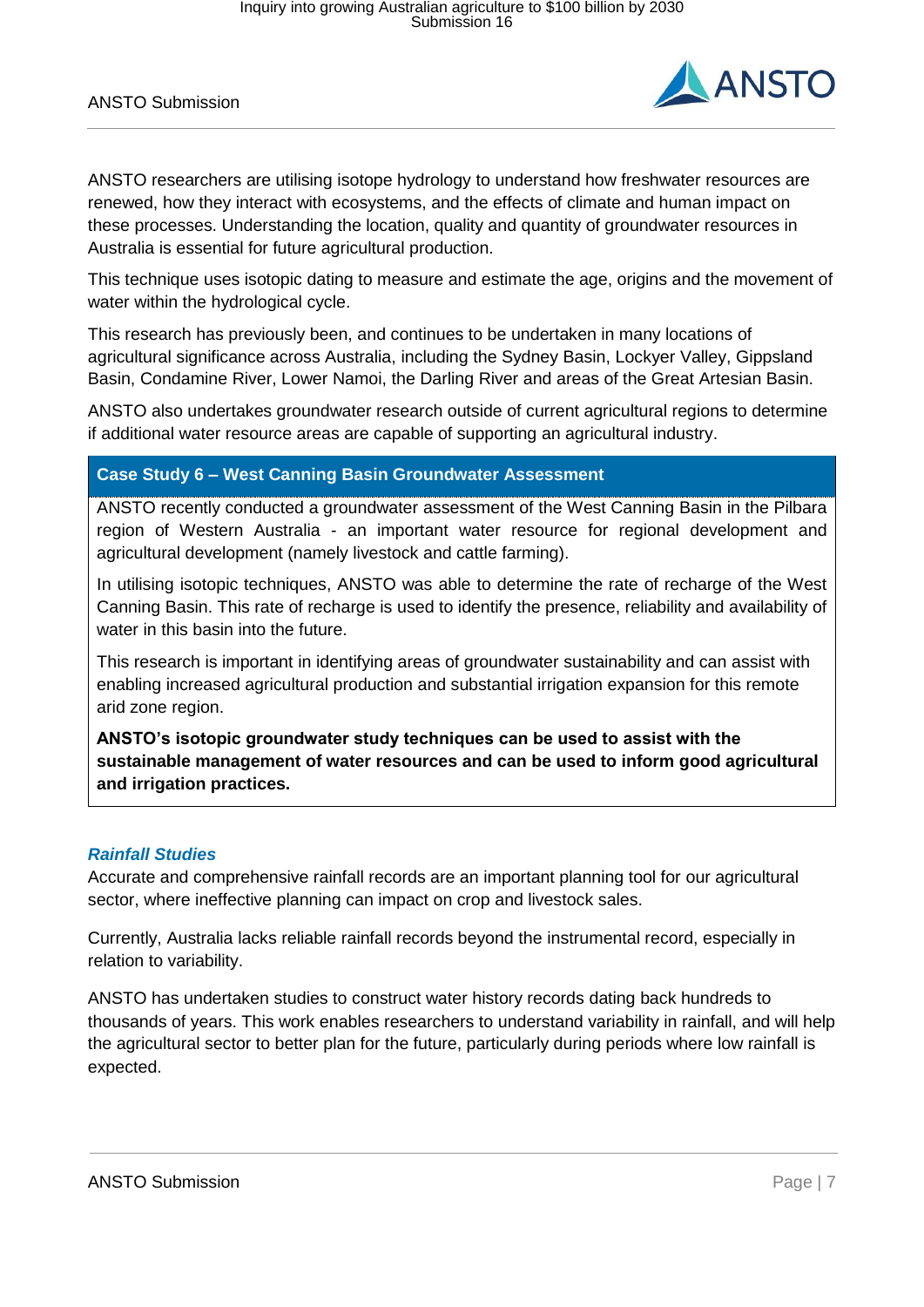

# **Case Study 7 – South-West Western Australia Climate Studies**

On average, there is now 17 per cent less rainfall across Western Australia's south-western region than was recorded prior to 1970.<sup>6</sup> This rainfall reduction has implications for the region, particularly for the agricultural and other water-dependent industries.

There has been an urgent need to understand natural climate variability for this region. ANSTO has demonstrated that reconstructing past climates using climate-sensitive 'proxies' in cave stalagmites is an effective way to achieve this. ANSTO researchers have recently produced one of the longest cave monitoring datasets in Australia from Golgotha Cave stalagmites in south-west Western Australia. ANSTO is now constructing climate records, extending as far back as 8,000 years, in south-west Western Australia that are critically needed by researchers for testing climate models.

These models will lead to improved water resource and land management planning, which are critical to the ongoing sustainability of the agricultural sector in Australia.

**ANSTO rainfall monitoring techniques are highly translatable and can be used to measure long-term rainfall trends across most Australian regions, and can help to inform farmers of future rainfall patterns.**

-

<sup>6</sup> Hope, P., Timbal, B., & Fawcett, R. Associations between rainfall variability in the south-west and southeast of Australia and their evolution through time. (2010). *International Journal of Climatology*, 30(9), 1360- 1371.